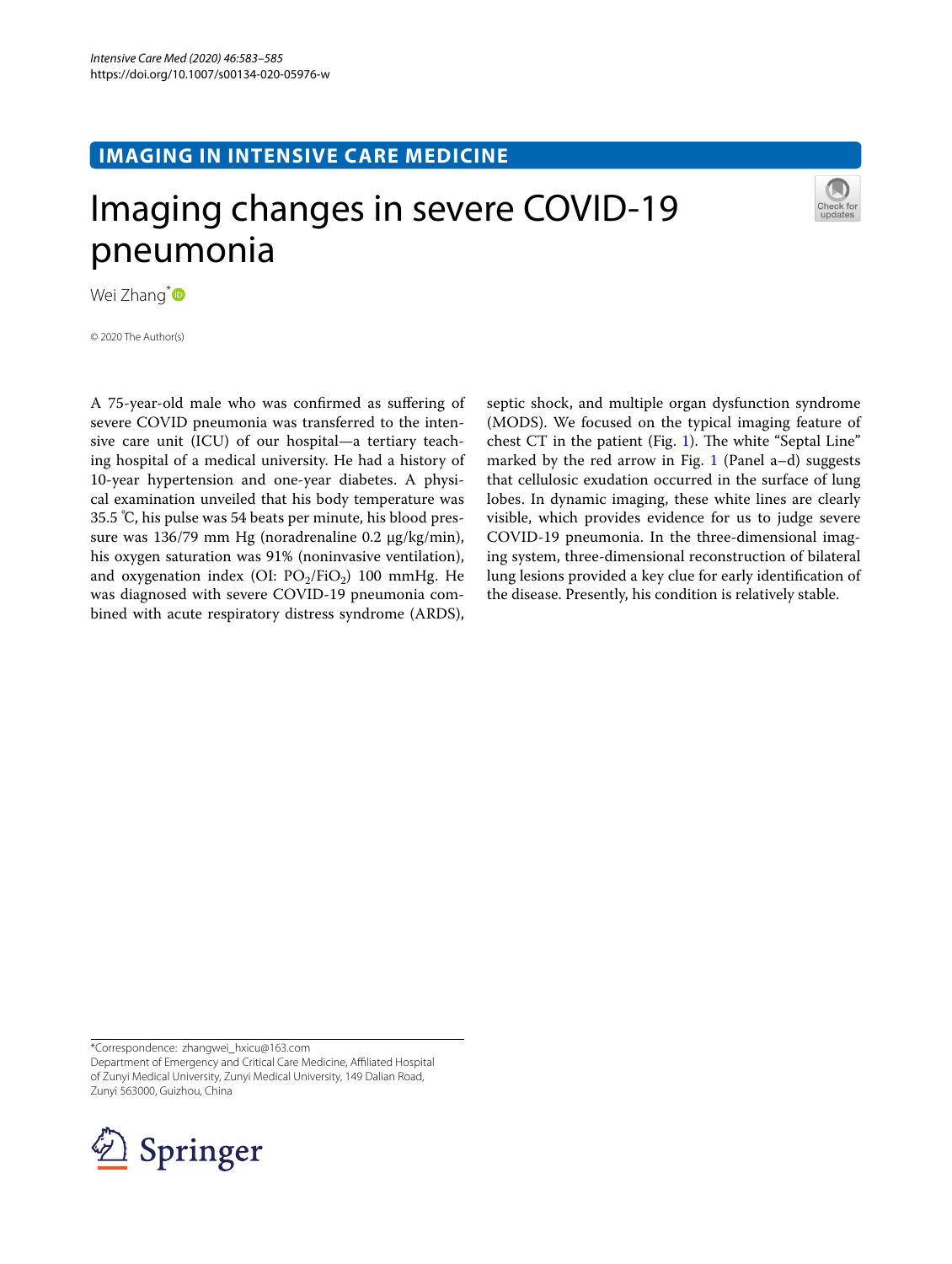

Fig. 1 Chest computed tomography and three-dimensional reconstruction of the patient's lungs. Shown are chest CT scans obtained at admission (onset the ffth day) in the local hospital: Chest computed tomography (CT) scan (**a**, **b**, **c**, **d**) red arrows denote "Septal Line" formed by cellulosic exudation between lung lobes; three-dimensional reconstruction (**e**, **f**) green arrows denote multilobed lesions of bilateral lungs

#### <span id="page-1-0"></span>**Acknowledgements**

The author thanks the patient and all the members of his family.

#### **Availability of data and materials**

The author stated that all the data and materials were true and available in the study.

#### **Compliance with ethical standards**

**Conflicts of interest**

The author has no conficts of interest to disclose.